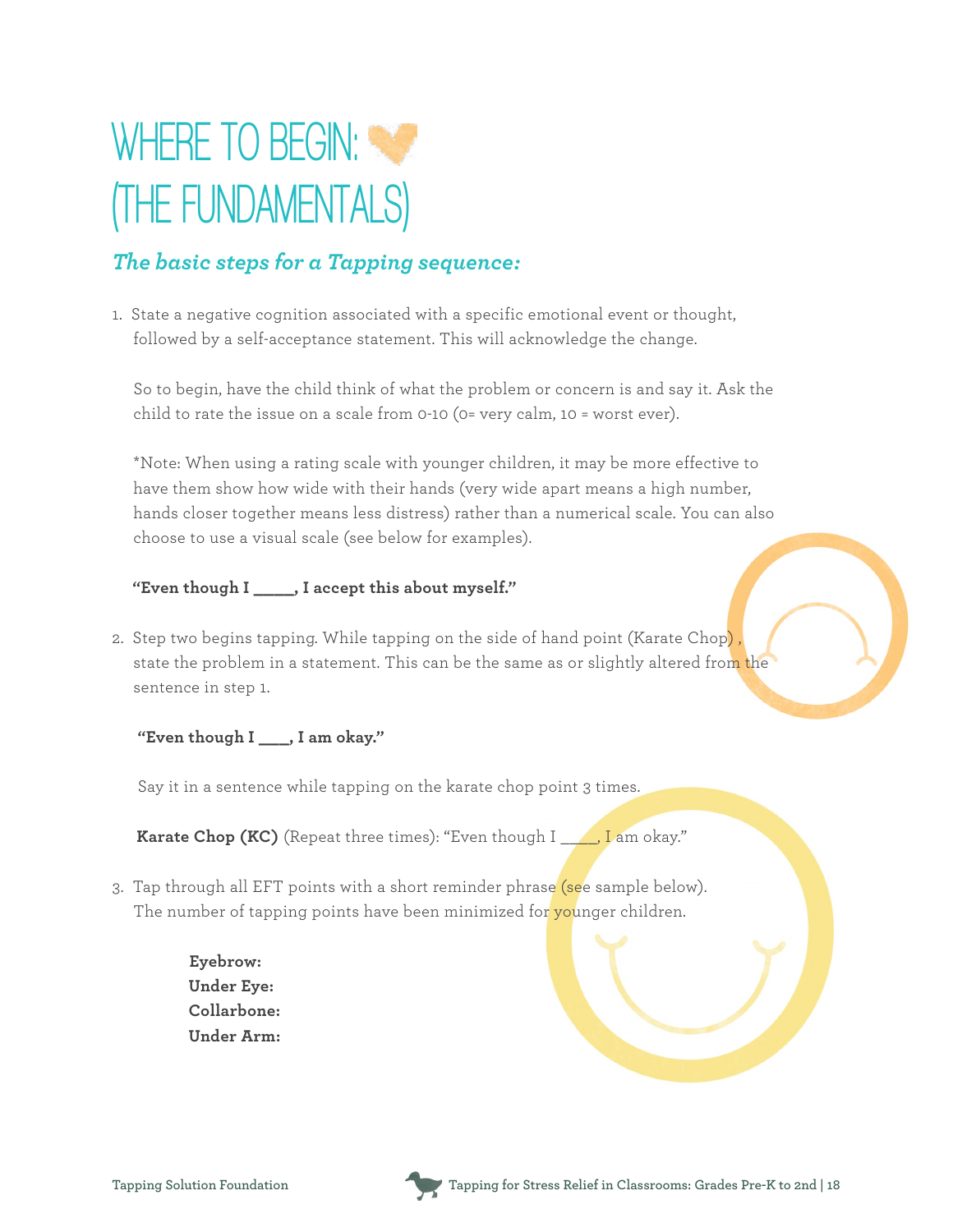## **Tapping Points for Kids**



- 4. Take a deep breath and re-rate your discomfort from step 1.
- 5. Continue tapping until you feel calm or a rating between 0-2.

*Because you are guiding your student through Tapping, you will be saying the phrases and modeling Tapping while the student repeats the words and follows your Tapping sequence.* 

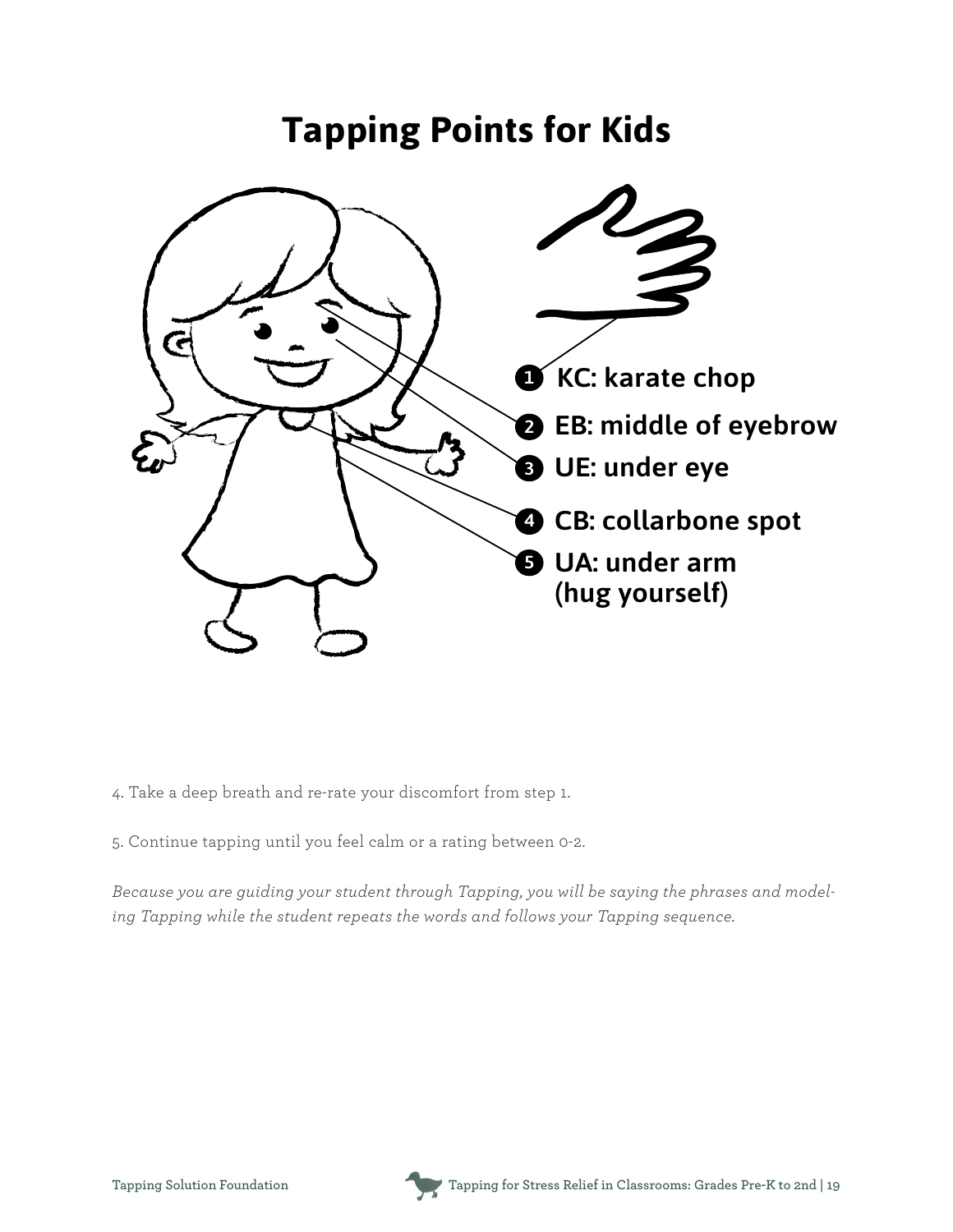

\*Note: This manual is written for children Pre-K to Grade 2 and has been adapted to include less Tapping points for younger children. Older children and adults will use this Tapping process illustrated above. Even if you will not be using all of these points, it may be helpful for you to be aware of these additional tapping points for yourself or for older children you work with. You can access free Tap-Along videos to show in your classroom at our [Tapping Solution Foundation](http://bit.ly/Tap-AlongVideos)  [You Tube page.](http://bit.ly/Tap-AlongVideos)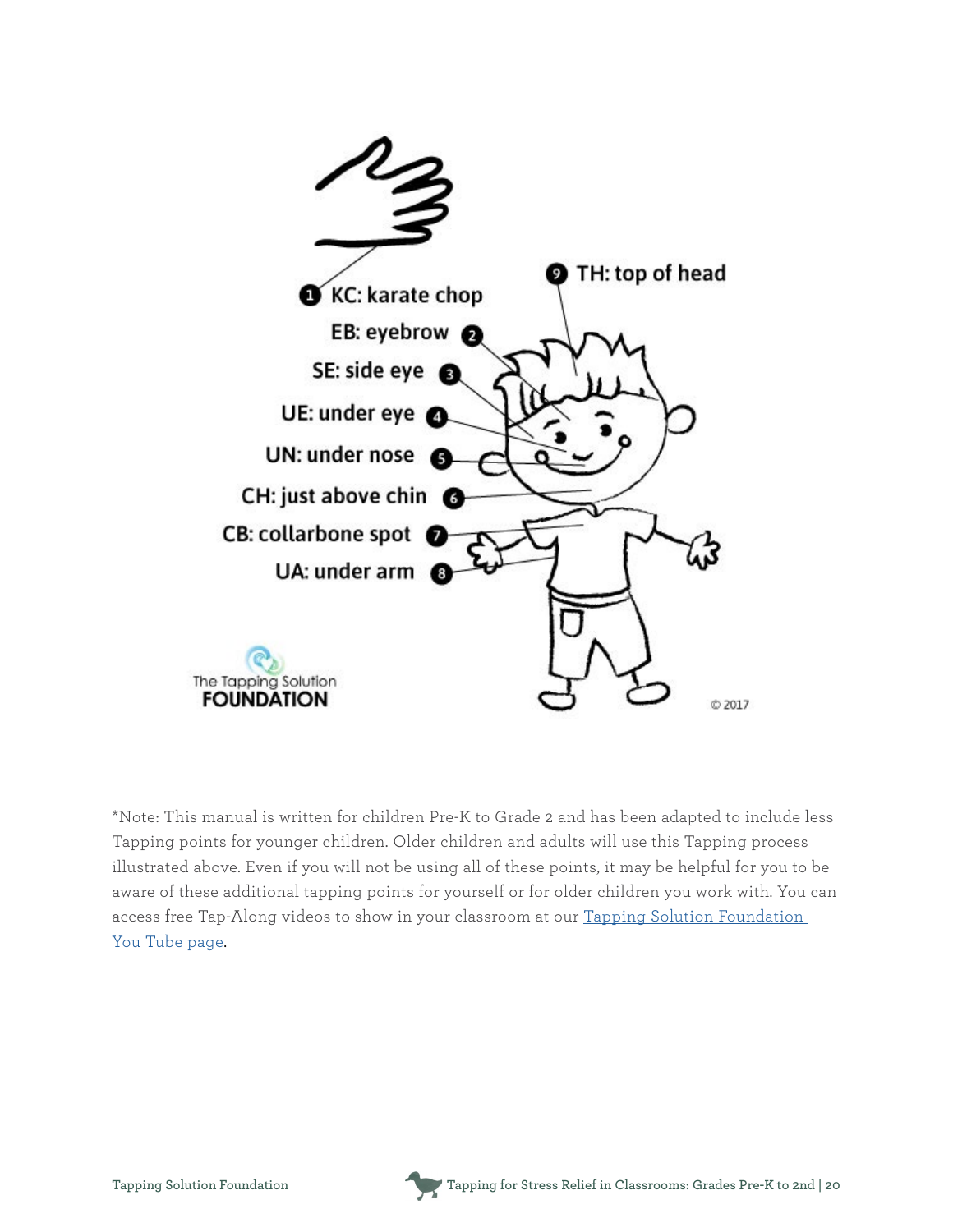# **VISUALIZATION TECHNIQUE WITH COLORS**

This technique can help younger children who don't always feel comfortable verbalizing their emotions to tap on and release them.

For example, if your child is struggling to verbalize how they're feeling, you could ask questions like:

*If the way you're feeling right now was a color, what color would it be? Is there a place in your body where you feel that <color> most?*

#### **Note: As always, when tapping with your students, tailor your words to the child's age and experience.**

If, for example, the child says s/he feels red and it's mostly in her/his belly, you could then tap with her/him like this:

**KC** *(Repeat three times)*: Even though I feel all of this red in my belly, I'm a great kid and I'm okay!

**Eyebrow:** All this red in my belly **Under Eye:** So much red! **Collarbone:** I can feel it! **Under Arm:** It's okay

**Eyebrow:** All this red in my belly **Under Eye:** Maybe the red can turn to pink **Collarbone:** It's okay to feel it **Under Arm:** I feel it and I'm okay

You can keep tapping until the red has turned into a calmer, more neutral color.

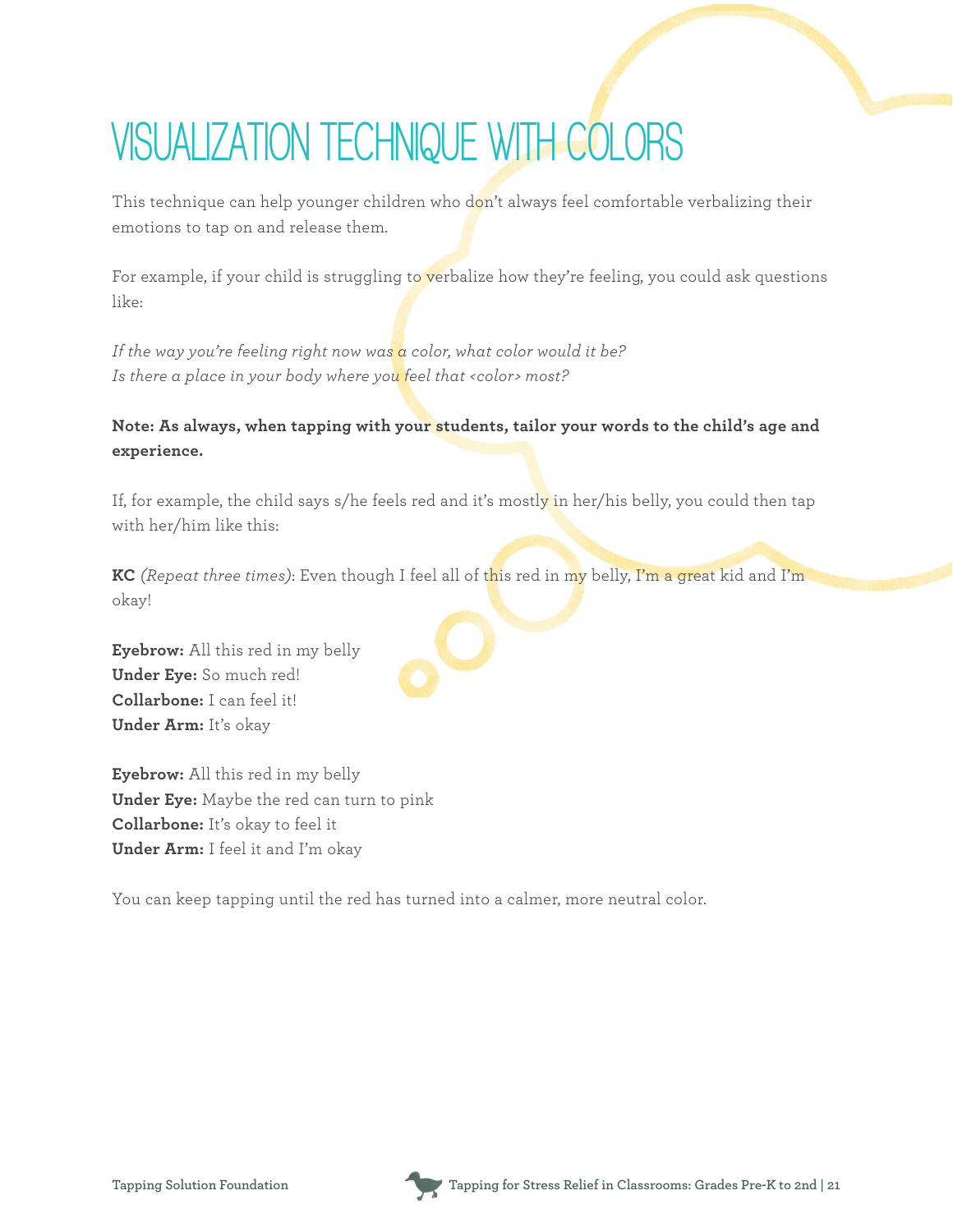#### *Tapping Tips:*

- You should use a firm but gentle pressure, as if you were drumming on the top of your desk or testing a melon for ripeness.
- You can use all four fingers, or just the first two (the index and middle fingers).
- Four fingers are generally used on the top of the head, the collarbone, under the arm... wider areas. On sensitive areas<mark>, like</mark> around the eyes, you can use just two.
- Tap with your fingertips, not your fingernails. The sound will be round and mellow.
- The tapping order begins at the top and works down. You can end by returning to the top of the head, to complete the loop.
- You can use either side of the body and either hand or both.
- It is important to acknowledge the negative feeling/thought/concern, but for children it is effective to move into positive words faster than we may as adults when tapping.
- With younger children it may be helpful to have them draw a picture of how they are feeling before tapping and then again after. This will be good information for them selves and for you as their teacher.
- Note that not all points are used with younger children.

### *Examples of child-friendly scales to use instead of 0-10:*

- The most common is having your student use his/her arms outstretched to show "how much" (very wide versus close together).
- A ruler can visually show numbers and how some numbers are "bigger" than others.
- Colors can be used when discussing feelings. For example, I feel like 'red' when I talk about it versus moving towards a 'pink' or 'blue' or calmer color.
- A child can use their fingers if they're having difficulty verbalizing (hold up one finger, hold up 8 fingers, etc.)
- If a child is having difficulty verbalizing their scale, they can draw a picture to show the intensity of their feeling.

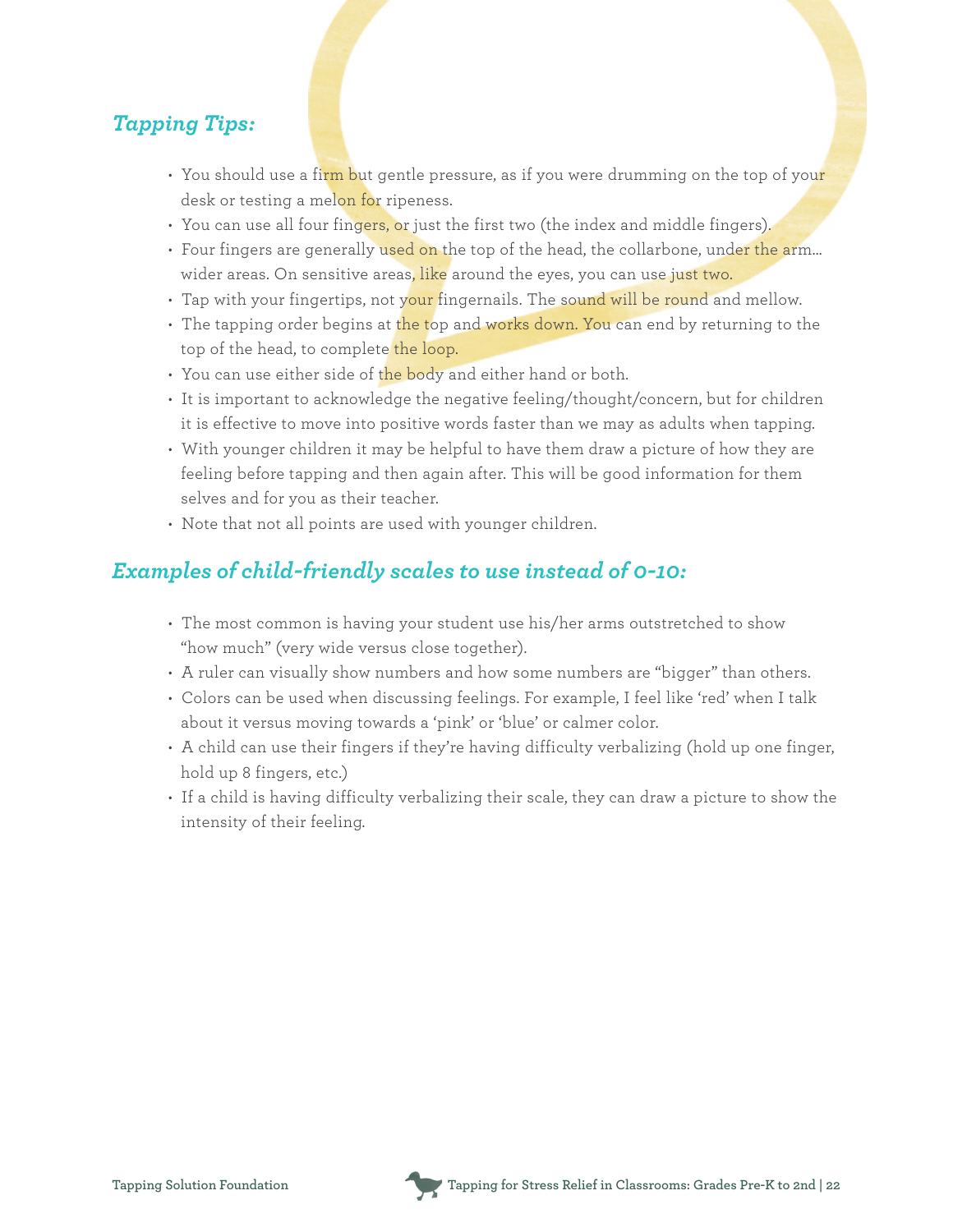# **INTRODUCE TAPPING TO YOUR STUDENTS!**

The most effective way to introduce Tapping in your classroom is through the book, *[Gorilla Thumps and Bear Hugs: A Tapping](http://bit.ly/GorillaThumps)  [Solution Children's](http://bit.ly/GorillaThumps) Story* by Alex Ortner. This children's book introduces the Tapping points through a character named Annabel who is overcoming common school issues. Annabel learns each Tapping point and how Tapping can help to navigate her stress, negative emotions, and much more. Your students will learn how to use each Tapping point through the fun descriptions and illustrations for each point.



| <b>Tapping Point</b>       | Child-Friendly Term for Tapping Point |
|----------------------------|---------------------------------------|
| Karate Chop (side of hand) | Karate Chop                           |
| Eyebrow                    | Hairy Eyebrow                         |
| Side of Eye                | Super Eagle Eye                       |
| Under Eye                  | Lion Cry                              |
| Under Nose                 | Dragon Fire                           |
| Under Mouth                | Wolf's Chin                           |
| Collarbone                 | Gorilla Thump                         |
| Under Arm                  | Bear Hug                              |
| Top of Head                | Monkey                                |

Visit <http://bit.ly/ResourcesCorner> for a free lesson plan guide to accompany this book.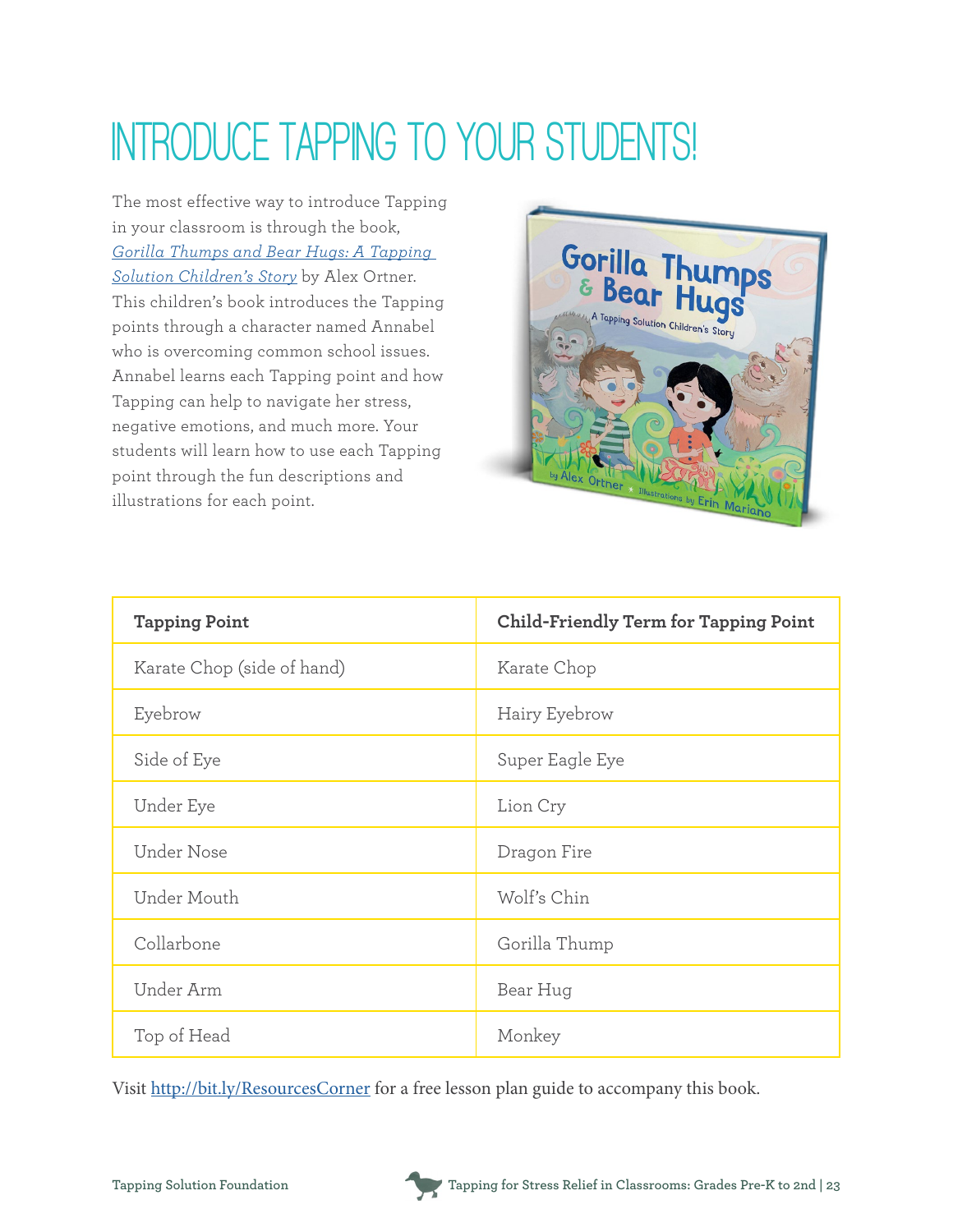Once your students have started learning about Tapping, continue this work with a conversation about how the brain and body work together. Students have already started learning about this from the Choose Love Movement. You will most likely need to adapt the examples below to meet your students' needs. Try to use scenarios and language that the entire class will know (or the student if you're working one on one).

#### *First, explain how the brain & body work together…*

You could say something like:

**Example 1:** *You know how when you feel sad (or mad) because a friend won't play a game with you, and you can't stop feeling that way because it almost feels like that sad (or mad) feeling is in your body? That's because your brain and your body are working together to create sad (or mad) feelings.*

Or, you can refer back to a time when they felt a feeling they wanted to overcome, but couldn't:

**Example 2:** *Remember at recess when all of your friends were having so much fun on the monkey bars, but you were like a statue at the edge of the playground? Remember how you felt too scared to try, even though you really, really wanted to? Well, when things like that happen, your brain and body are working together to create scared feelings in your body.*

### *Second, explain how tapping impacts the body…*

**Example 1 (cont'd):** *The fun part is what we call magic tapping points on the body. When we tap on them gently, we can get rid of the sad (or mad) feelings when we don't want them.*

**Example 2 (cont'd):** *The great thing is, we all have magic tapping points on the body that can get rid of that scared feeling.*

Using this language in conjunction with the children's book will help students understand (in child-friendly ways) how Tapping can help to overcome thoughts and emotions that children may feel they are stuck with. It is important for students to know that they have the tools available to help them be resilient and overcome thoughts that may be getting in the way of their happiness, social experiences, or academic learning.